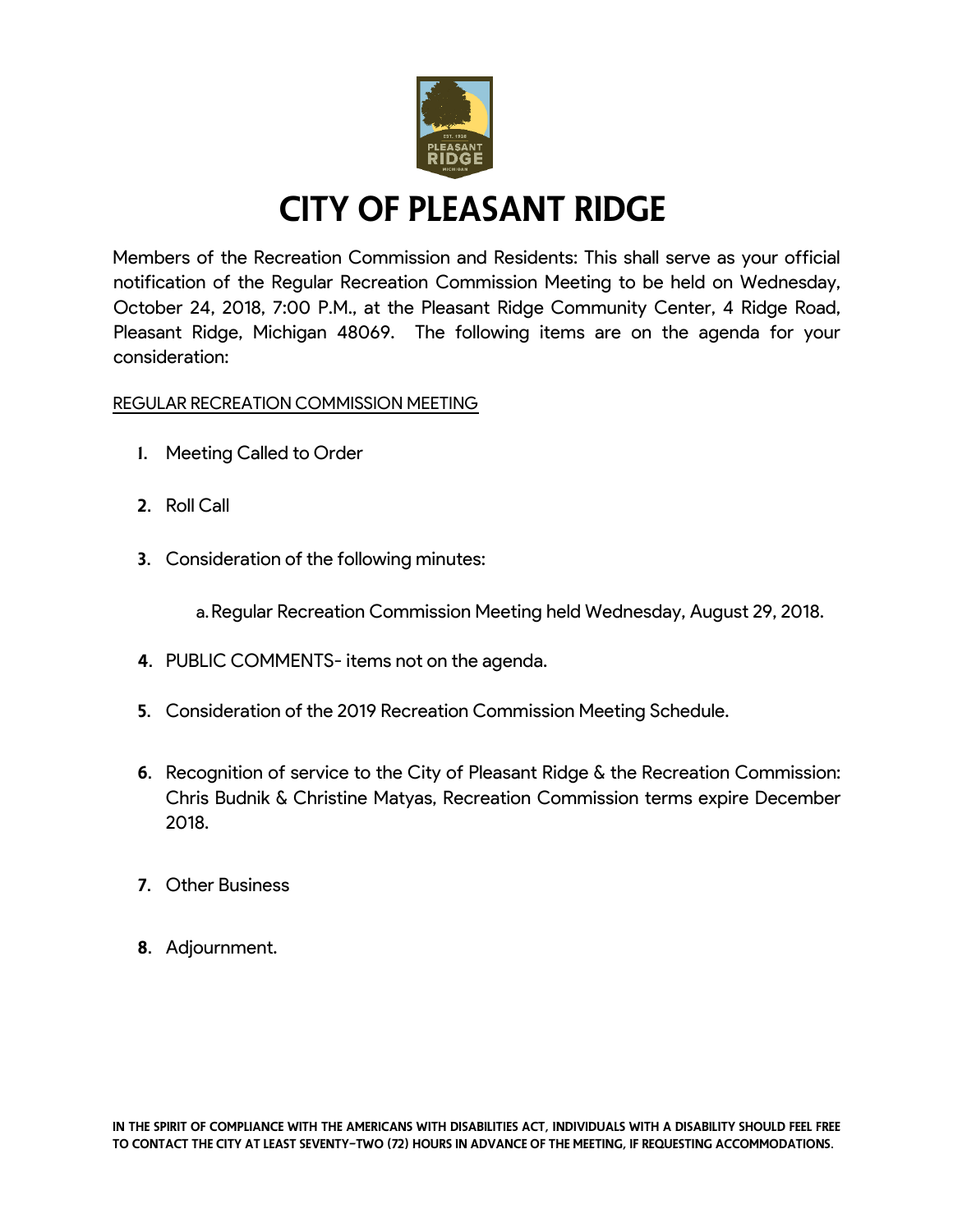

### RECREATION COMMISSION MEETING MINUTES August 29, 2018



- 1. Meeting was called to order at 7:03p.m.
- 2. Roll Call: Chris Budnik, Mark Campbell, Richard Cook, James (Jamie) Leyerly, Christine Matyas, Catherine Russell, Wendy Schrag, Amanda Wahl

Staff: Scott Pietrzak, Shawnie Stamper, Leah Groya (Living Lab)

Absent: Jeff Williams, Esther Winer

3. Consideration of the minutes of the Recreation Commission Meeting held, Wednesday, August 8, 2018.

> Motion: C. Russell Second: M. Campbell Yeas: 7 Nays: 0

- 4. Public Comments not on Agenda: None
- 5. Consideration of the discussion on the draft 2019-2023 Recreation Master Plan.
	- Review the draft plan
		- i. Wendy inquired about bikes-adding "personal mobility options."
		- ii. Jamie suggested adding Ferndale school system to fostering relationships.
		- iii. General discussion about the plan.
	- Capital project prioritization
		- i. A discussion and vote was taken to set the following priorities (1 being the highest):
			- 1. Shelter Pavilion 2
			- 2. Path Lighting 1
			- 3. Natural Play Area at Flynn Field 2
			- 4. Tennis Backboard 3
			- 5. Community Center Additional Seating and Shade 1
			- 6. Repair Fountain 2
	- Approval of draft plan to be released for the required 30 day public review & forwarded to the City Commission for approval.

| Motion: | J. Leyerly |  |  |
|---------|------------|--|--|
| Second: | R. Cook    |  |  |
|         |            |  |  |

Yeas: 7 Nays: 0

- 6. Other Business:
	- Chariot mentioned in operation this weekend. Arts, Beats and eats

| 7. Adjournment: | Motion: M. Campbell |  |         | Second: J. Leyerly |
|-----------------|---------------------|--|---------|--------------------|
|                 | Yeas: 7             |  | Nays: 0 |                    |